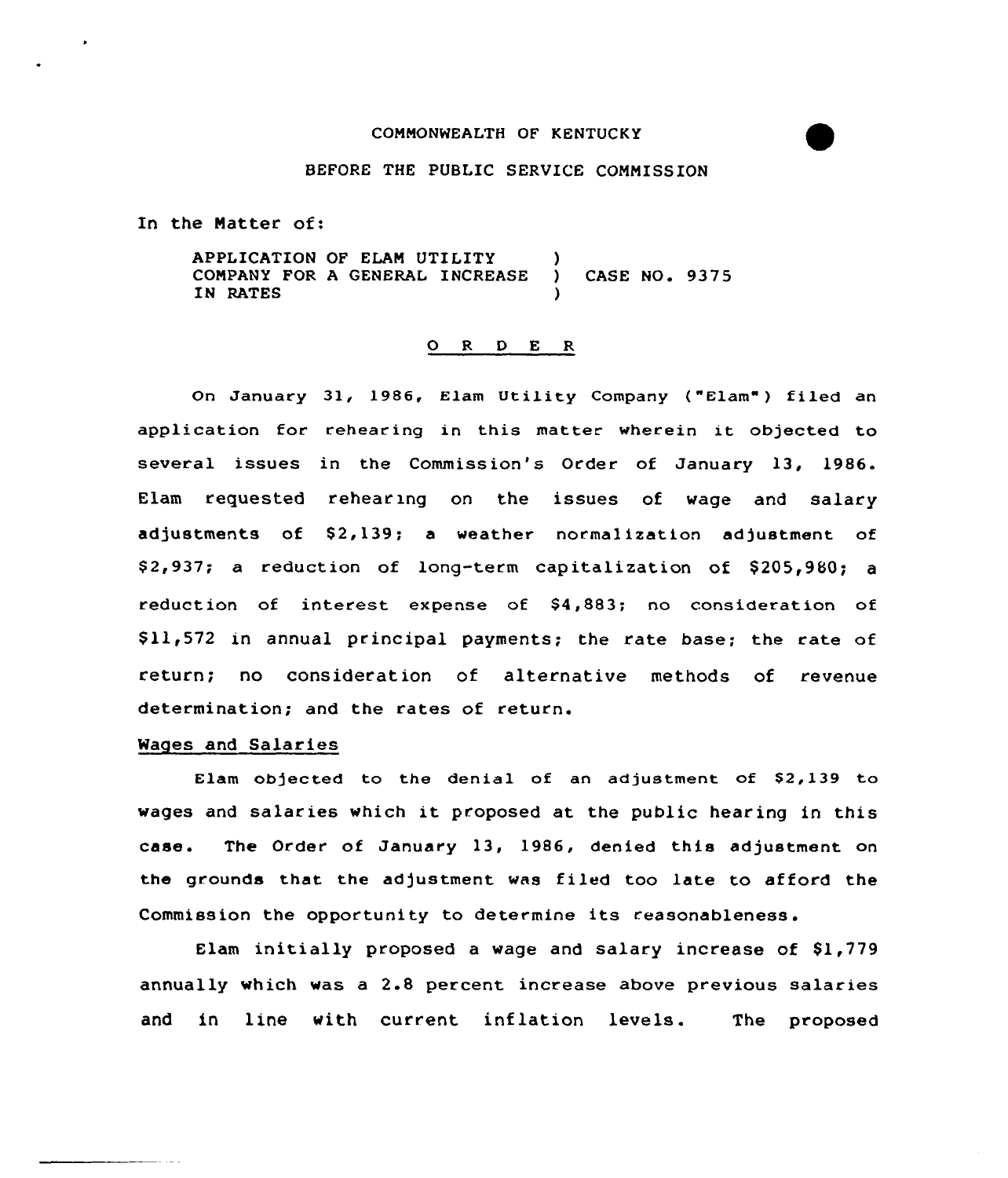additional increase of  $$2,138$  annually would have resulted in an increase of 6.3 percent above the previous adjusted amount; thus, the basic nature of the wage and salary adjustment changed from a mere price level increase to an increase in wages and salaries, which should be either commensurate with additional duties or an increase in productivity. No evidence was offered to support either case. Therefore, rehearing on this issue should be denied. Temperature Normalization

In its application for rehearing, Elam objected to the denial of a proposed adjustment of  $$2,937$  to normalize revenues for temperature variation. To make a normalized temperature adjustment, certain factors must be carefully coordinated. At a minimum, Elam needed to determine and consider: base load per customer class; the current price of purchases and sales; the lost sales due to normalization; and determine that the temperature measurements are relevant to the area and time period served. Elam offered no documentation of any of these factors. The Commission is of the opinion that Elam has failed to meet its burden of proof in regard to the temperature normalization adjustment. Therefore, rehearing of this issue is denied.

### Long-term Capitalization

Elam objected to the reduction of long-term capitalization by \$205,980, the amount by which capitalization exceeded rate base. Elam believes that the reduction in total capitalization produced a revenue shortfall of S10,557 due to interest expense.

By reducing total capitalization and thus synchronizing interest expense with rate base, the Order of January 13, 1986,

 $-2-$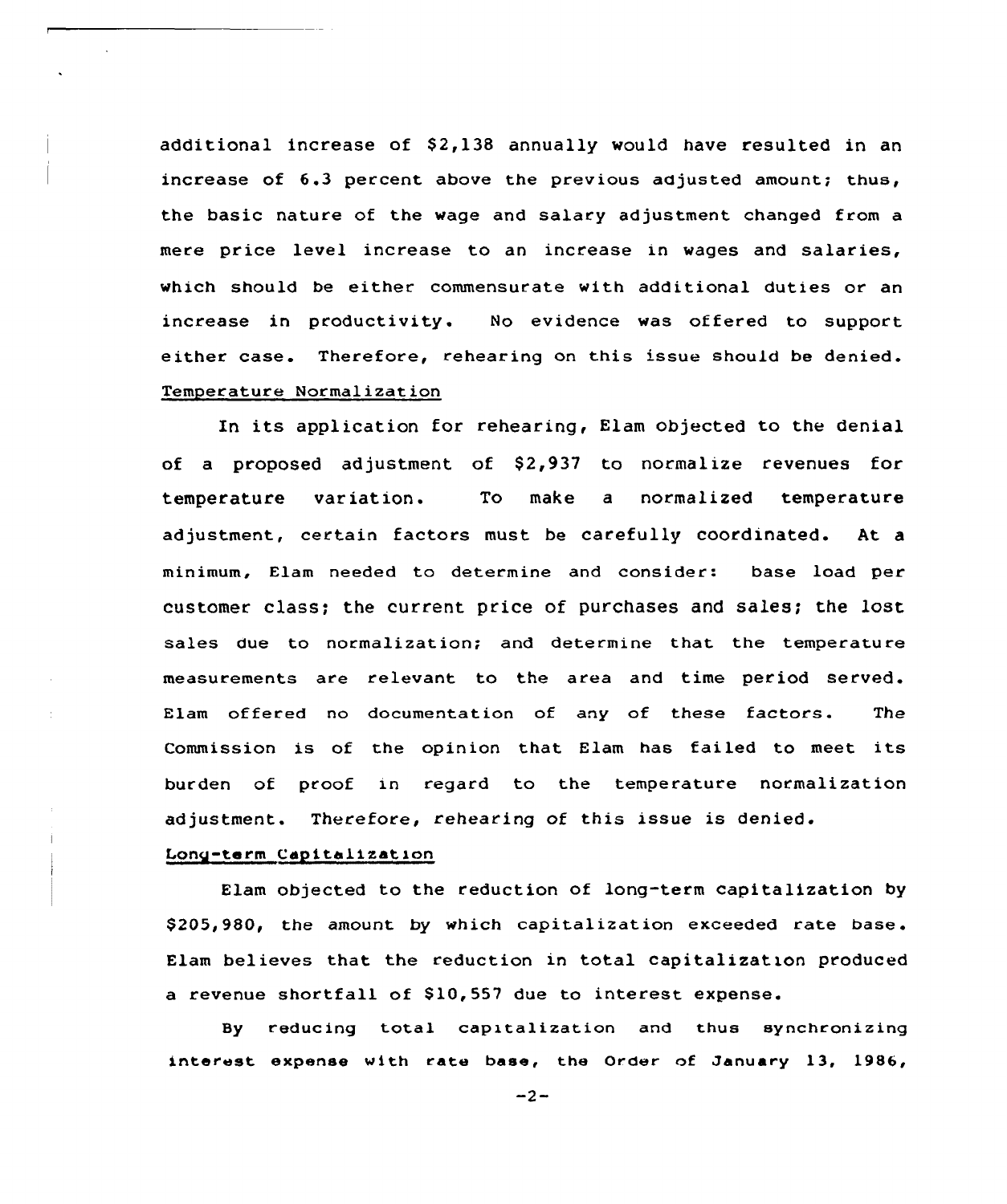did not have the effect of disallowing the funding of interest expense. In determining the rate of return on rate base at 237.5 basis points above the actual cost of capitalization, the obligation of the ratepayers and the cost of capitalization to be borne by the stockholders of the utility was established and <sup>a</sup> reasonable surplus was provided for equity growth. Therefore, the Order of January 13, 1986, did not deny the funding of any longterm capitalization, but merely emphasized a proper accounting of net operating income. Consequently, rehearing on this issue should be denied.

# Interest Expense

Elam objected to the disallowance of  $$4,883$  of interest expense associated with past due gas purchases, reasoning that it does not eliminate the obligation.

The  $$4,883$  in interest expense was associated with  $$57,617$  of past due gas purchases owed Columbia Transmission which Elam proposed to amortize at S28,807 annually for. rate-making purposes. The Order of January 13, 1986, disallowed the amortization of past due gas purchases on the grounds of double cost recovery. To be consistent with the disallowed amortization and on the same basis of double recovery, the Order also disallowed the interest expense on the past due gas purchases.

On review, the Commission is of the opinion that its decision to disallow interest expense associated with past due gas purchases is based on sound and consistent rate-making practice.

 $-3-$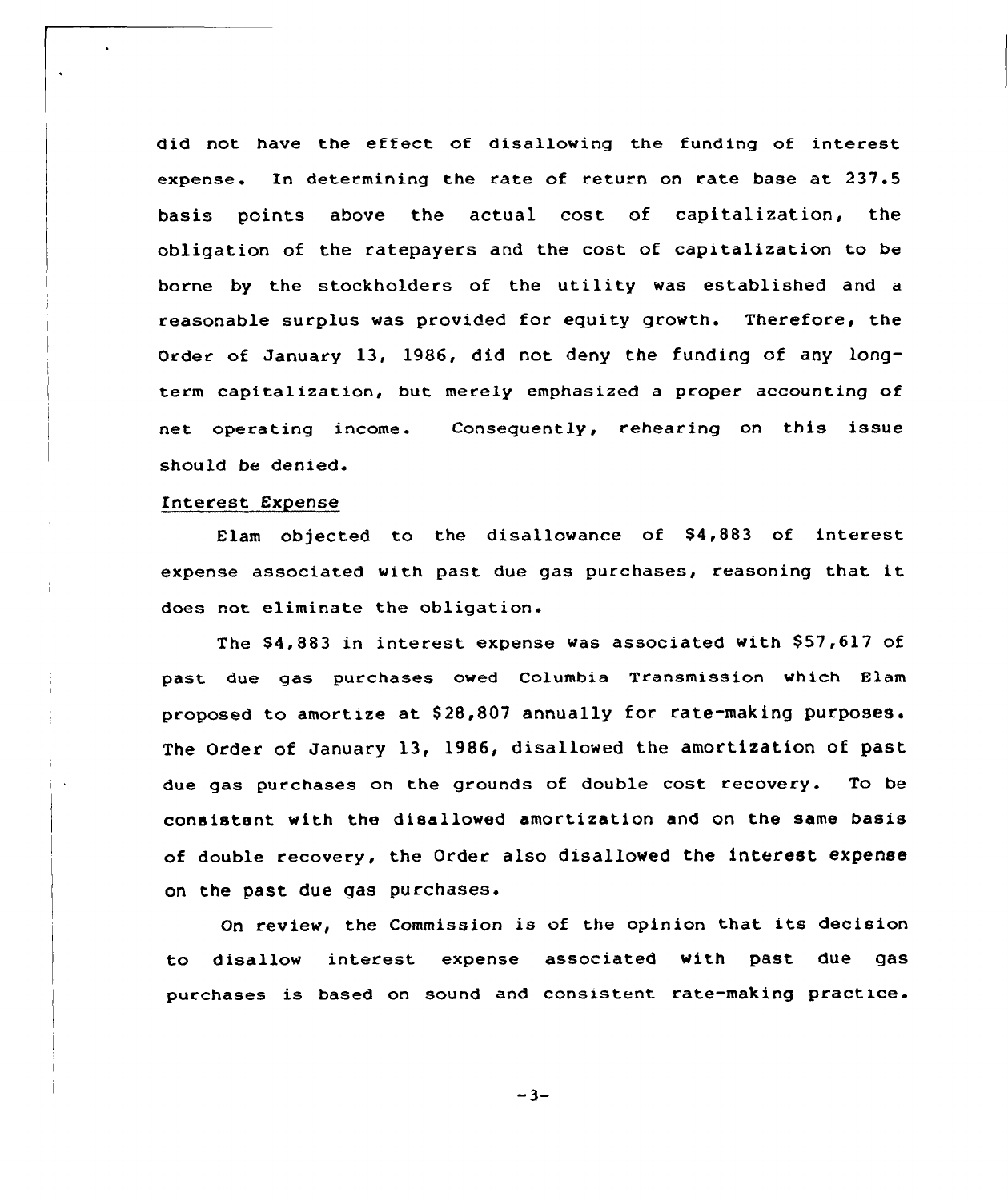Elam has not offered any new evidence for reconsideration which alters the Commission's decision. Therefore, rehearing on this issue should be denied.

## Principal Payments

Elam objected to the lack of reference made to approximately \$ 11,572 in annual principal payments in the Order of January 13, 1986. In establishing the reasonable revenue requirements the Commission provides for reasonable operating costs and provides a reasonable rate of return. The Order allowed depreciation expense of \$19,759 annually and amortization of abandoned plant of \$4,884 annually for rate-making purposes which provide sufficient cash flow to repay the principal on Elam's outstanding debt.

Therefore, the recapture of invested capital was fully considered and contained within the Order of January 13, 1986. Consequently, rehearing on this issue should be denied.

# Rate Base and Rate of Return

In its application for rehearing, Elam stated that a meaningless, unnecessary and confiscatory rate base was computed. Elam further stated that a meaningless, unnecessary and confiscatory rate of return was applied to the confiscatory rate base.

There is no discussion in Elam's application as to why each of these issues is meaningless, unnecessary or confiscatory. It is a common rate-making practice to determine a reasonable return on rate base as was done in this case. Therefore, rehearing on these issues should be denied.

 $-4-$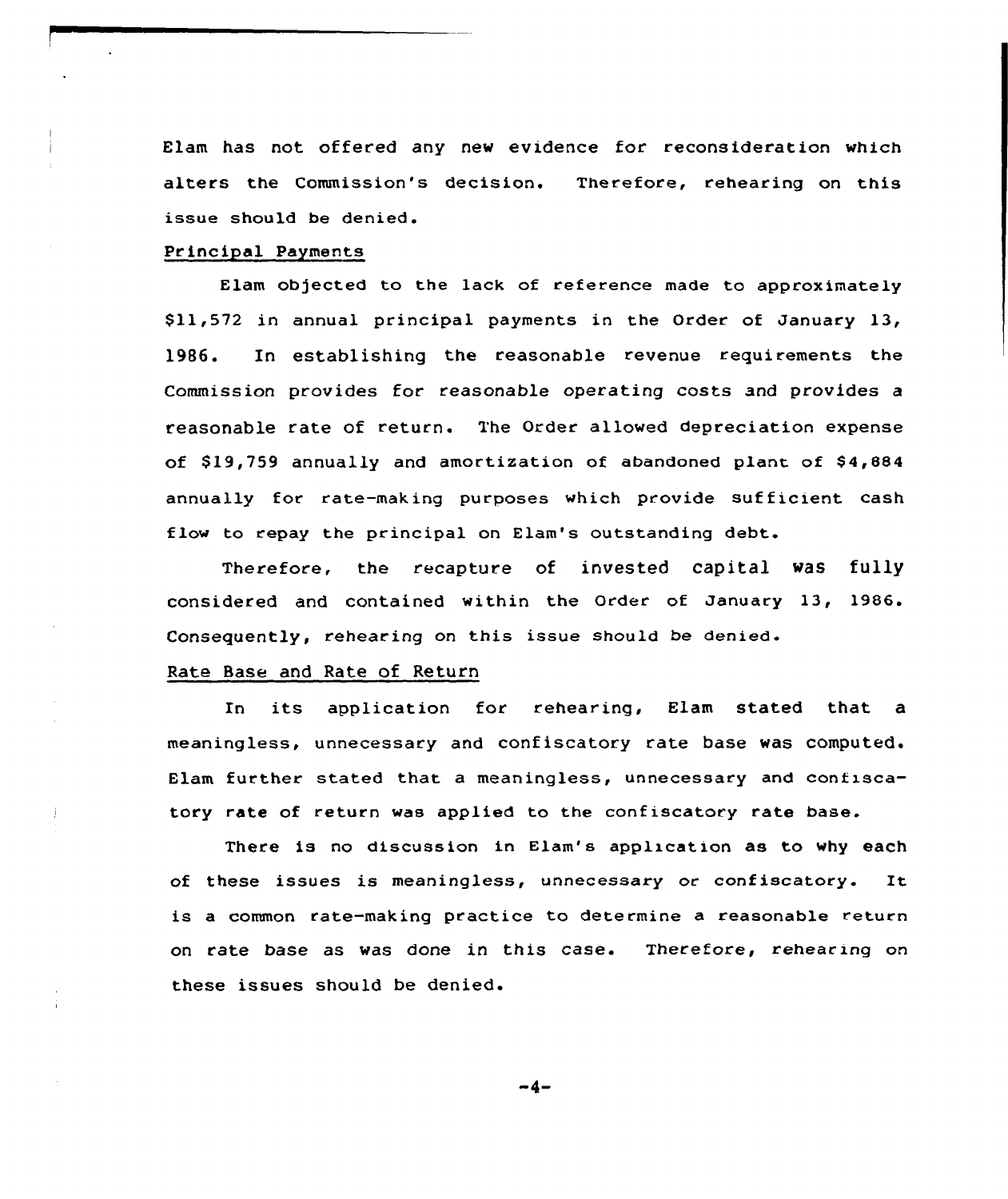# Alternative Nethods of Revenue Determination

Elam objected to the failure to consider basing Elam's revenue requirements on a 1.2X debt service coverage ("DSC") or a .BB operating ratio. Elam asserted that failure of the Commission to even comment on these issues is tantamount to denial of equal protection of the laws.

In a review of the evidence of record the Commission could not find where these alternative methods of revenue determinati were actually proposed as adjustments to Elam's revenue require-However, the Commission did find where Elam offered these ments. methods to show that Elam's revenue requirements would be higher if <sup>a</sup> .88 operating ratio or <sup>a</sup> 1.2X DSC were used. The Commission viewed the alternative calculations of revenue requirements as advisory and did not consider them as formal adjustments since the record clearly reflects the nature of the calculations as not being posted as adjustments to the test period in this case.

The Commission generally uses the operating ratio methodology in cases where <sup>a</sup> reasonable rate base cannot be established. The Dsc method is used primarily in non-profit water districts where mortgage indentures require specified coverage ratios. On review of the reasonableness of <sup>a</sup> .88 operating ratio and <sup>a</sup> l. 2X DSC method, the Commission finds that the 1.2X DSC method yields a rate of return on rate base of 20.75 percent and the .88 operating ratio method yields a rate of return on rate base of 32.36 percent. These are clearly excessive and unreasonable rates of return. Therefore, rehearing on this issue should be denied.

 $-5-$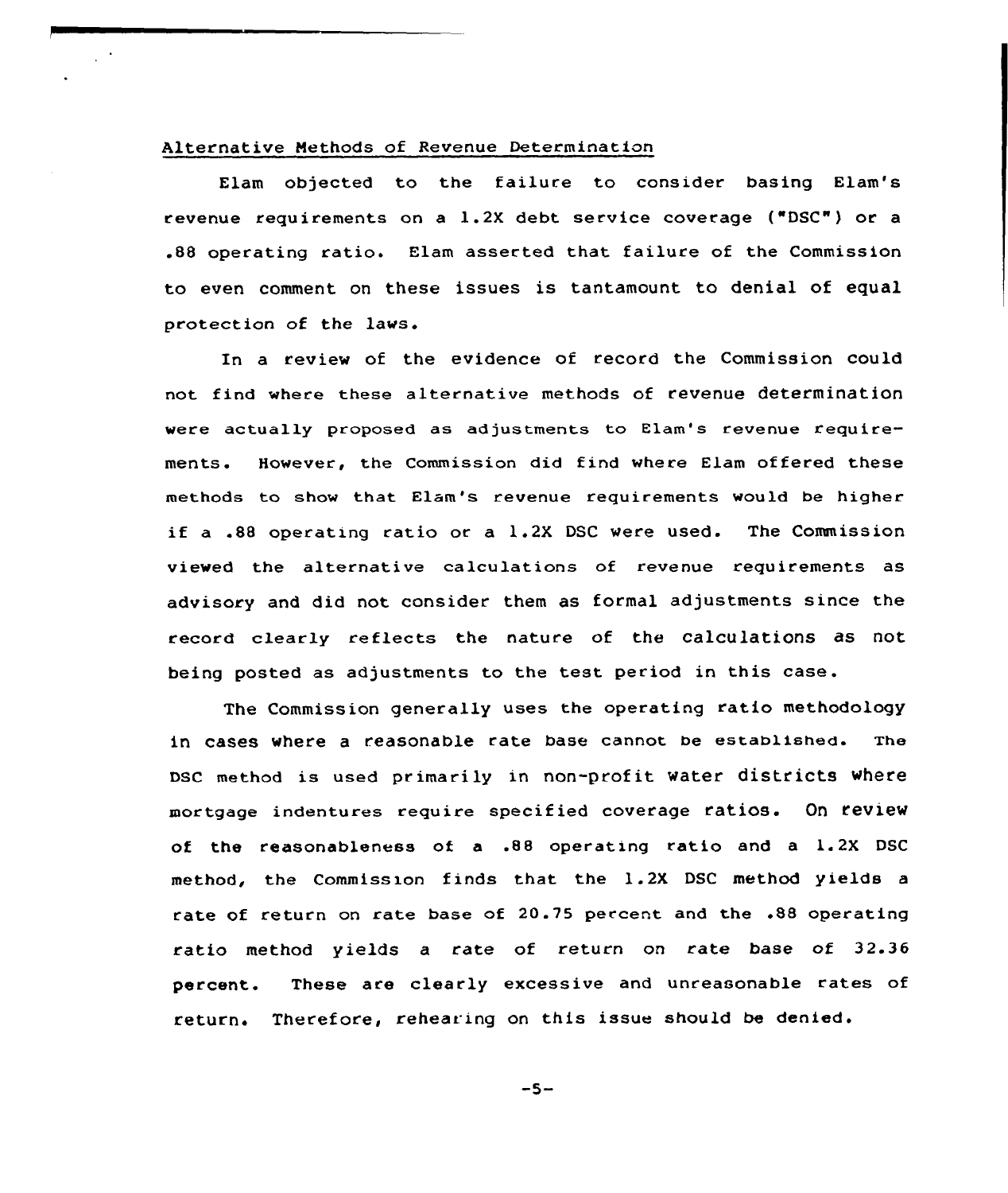# Rates of Return

Elam states that the second finding of the January 13, 1986, Order, which finds the rates of return are reasonable, just and fair, pertains to the authorized tariff rates. Elam contends that the tariff rates are unreasonable, unjust and unfair in that they produced a net deficit of \$9,965 according to "verified" financial statements for the year ended December 31, 1985, as submitted by Elam with its application.

The second finding of the Order of January 13, 1986, pertained to the rates of return granted debt and equity components of long-term capitalization. Additionally, the submission of financial statements for other than the original test period ended March 31, 1985, may be considered as evidence only in a separate rate case with that year as the test period, when they can be subjected to the same evaluation as the test-period financial statements in this case. Therefore, rehearing on this issue should be denied.

# FINDINGS AND ORDERS

The Commission, after consideration of the evidence of record, is of the opinion and finds that:

The petition for rehearing contained no evidence which  $1.$ was not considered in the Commission's Order of January 13, 1986, or that would merit further consideration.

IT IS THEREFORE ORDERED that:

The petition for rehearing is hereby denied.  $\mathbf{1}$ .

$$
-6-
$$